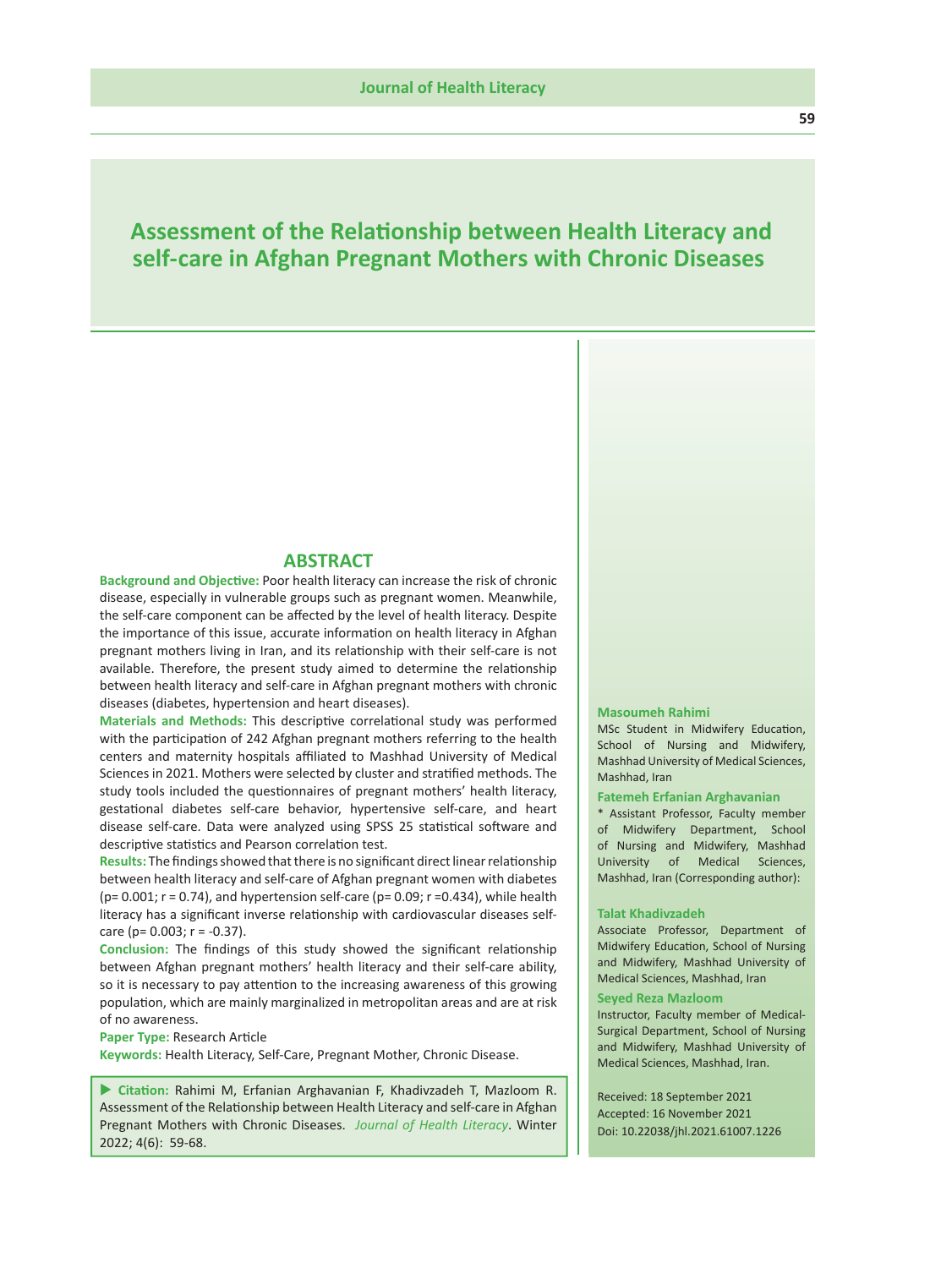# **Introduction**

The effect of health literacy on patients' health outcomes is well known and plays an important role in deciding about health needs (1). According to the studies, people with low levels of health literacy will face the problems such as arbitrary and indiscriminate drug use, lack of adherence to treatment, poor disease control, poor health knowledge, lack of expression of health concerns, and poor communication with health care providers (2). Health literacy is important in different target groups, including the elderly and adults. Pregnant women are the most vulnerable and important groups in society in this regard (3).

The concept of health literacy in pregnant mothers is related to use of health literacy in achieving content and how to provide prenatal care (4). Health literacy is an important element in a woman's ability to engage in the activities leading to health promotion for the mother and child. Informed decisions leading to good health outcomes will be difficult for a woman without an adequate understanding of health care information (5). In the study of Kharazi et al., it was mentioned that there is a significant relationship between maternal health literacy and prenatal care, pregnancy outcome, and birth weight (6). Asadi et al. (2020) also reported that pregnant women with higher health literacy significantly received more prenatal counseling than other women, and had a planned pregnancy. Therefore, addressing health literacy and its relevant factors is important in pregnant mothers (7).

However, the status of literacy in pregnant women is not desirable, so that the findings of the study by Safari et al. (2017) (3) and Baqaei et al. (2017) (4) showed that maternal health literacy was insufficient and borderline. However, in the study by Sadeghi et al. (2019), the status of maternal health literacy was favorable in mothers

who had newly delivered (8). These findings are contradictory due to the difference in the place of residence, a number of pregnancies, income, age, job, and education of the mother, so addressing the health literacy in different samples of pregnant mothers is important to obtain the information related to health literacy (3,6). On the other hand, the results of various studies indicate that low level of health literacy is associated with high prevalence of chronic diseases. Considering the significant burden of chronic diseases, improving the level of health literacy can play a decisive role in the prevention and treatment of these diseases and saving resources (9). In pregnant women with chronic diseases, the mother should control the chronic disease before pregnancy. it was evidenced that the control and management of chronic diseases and health literacy level, are related to various components such as self-care (10).

Self-care activities during pregnancy which pregnant mothers consciously perform can maintain the health of the mother and fetus during pregnancy, childbirth, and postpartum (11). Self-care in patients and mothers with chronic diseases includes addressing the physical, emotional, spiritual, and social areas, which enable chronic patients to maintain or improve their health and well-being (12). In the study by Kurdi et al. (2016), 65.2% of women with gestational diabetes had moderate selfcare (13). Therefore, addressing the issue of self-care in the community of pregnant women with chronic diseases is important to obtain reliable and up-to-date information in order to plan the necessary interventions. This issue is very important for Afghan pregnant mothers living in the suburbs of Mashhad; the health status of these people is at significant risk (14).

Of course, it should be noted that self-care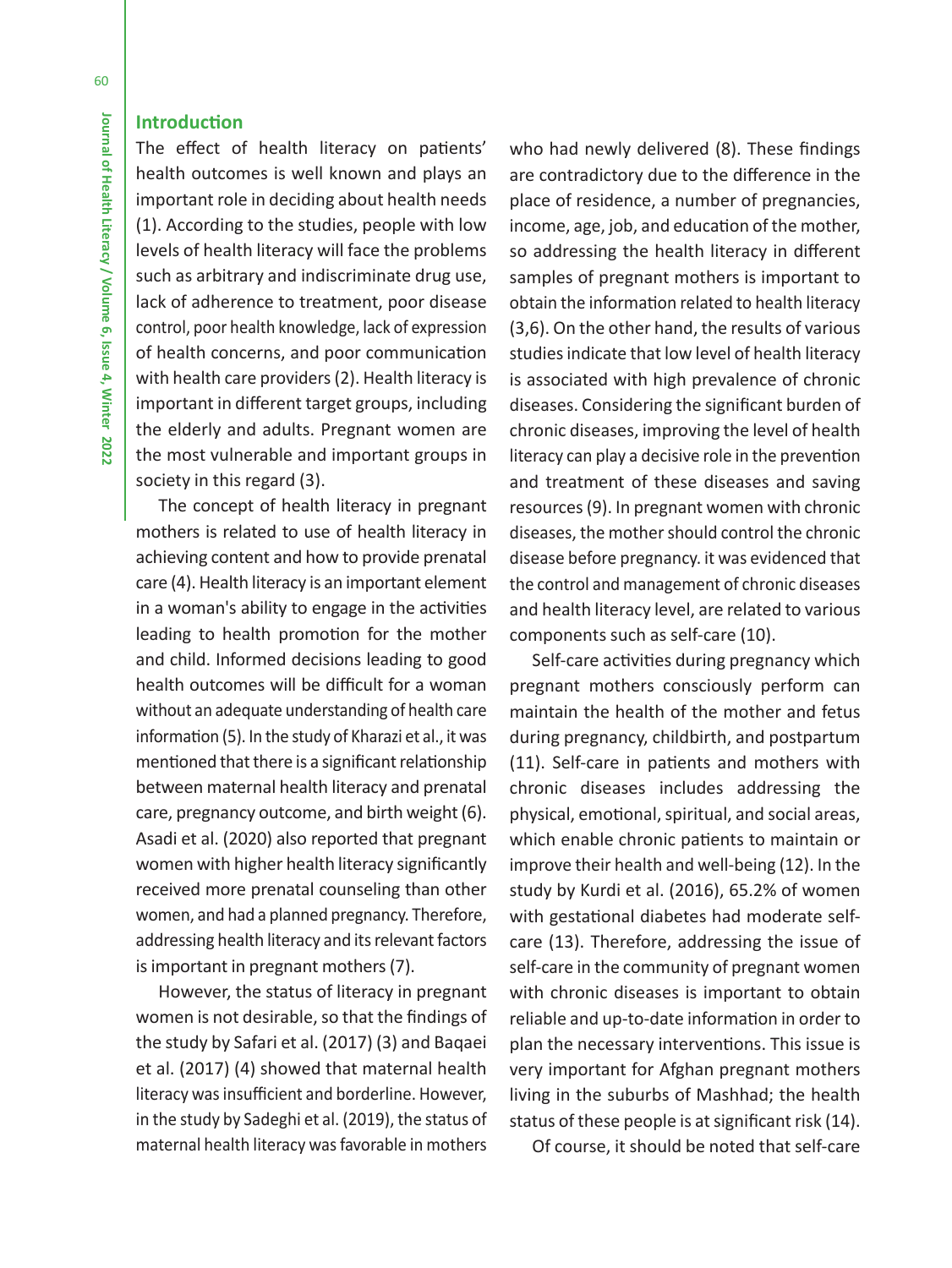is related to health literacy and it seems that health literacy can be effective on patients' selfcare (15). However, the most important issue for pregnant mothers is to get information about the level of health literacy and self-care of Afghan pregnant women inside the country. In the study by Im et al. (2019), aimed to examine health literacy among Afghan refugees located in the United States, a low level of health literacy was reported (16). Also, in the studies of Hewitt et al. (2018) and Riggs et al. (2020) conducted on Afghan pregnant mothers, low health literacy was reported (17,18). Despite performing the studies in other countries on the health literacy of Afghan citizens in Iran and its high importance, there is no accurate information on the health literacy of Afghan pregnant mothers who live in Iran. Most Afghan immigrants refuse to go to the hospital due to various problems (19). There may even be adequate health facilities and services available in the community, but some people, such as immigrants, do not use them due to the problems such as cultural alienation and low health literacy, this issue is doubly important especially for pregnant mothers who need care during pregnancy (20).

Despite the importance of seeking health and access to health facilities and its relationship with health literacy among Afghan immigrants especially those live in Iran, so far, no study has been conducted to examine health literacy behavior among immigrants, especially Afghan pregnant mothers. Most studies have focused only on some of the barriers to access health services for immigrants. Also, research on other health-related components, such as immigrant self-care, especially pregnant women, has been neglected and further studies are needed. Therefore, the present study aimed to determine the relationship between health literacy and self-care in Afghan pregnant mothers with

chronic diseases (diabetes, hypertension, and cardiovascular disease).

## **Methods and Materials**

This descriptive correlational study was performed in 2021. The study population included Afghan pregnant women with chronic disease referring to (No. 1,2,3,5 and Samen) maternity wards (Hasheminejad, Omol Banin, Imam Reza, and Ghaem) in Mashhad, Iran. The sample consisted of 252 mothers who met the inclusion criteria. They entered the research in a cluster and stratified manner with informed written consent. The minimum sample size was estimated using the study of Barati et al. (2019), with the first type error of 0.05 and 80% test power. The sample size was estimated as 242 with considering the sample loss, a total of 255 women were included in this. in this study, 13 women were excluded due to incomplete answers (more than 30%) to the questions of the questionnaires.

Women were included if they were interested to participate in the study, able to written consent, were Afghan pregnant mothers living in Mashhad, have a health record for prenatal care, chronic diseases (diabetes, hypertension, heart disease) and have a minimum literacy of reading and writing. Exclusion criteria were an incomplete response to the research questionnaires, unwillingness to continue cooperation, and delay in completing the questionnaire for up to 24 hours. The study tools included the Pregnancy-Individual Information Questionnaire and the questionnaires of Maternal Health Literacy Inventory in Pregnancy (MHELIP), Gestational Diabetes Self-Care Behavior, Hypertension Self-Care, and Heart Disease Self-Care. Pregnancy-Individual Information Questionnaire consisted of 11 completing and multiple choice questions about age, education level, job status, spouse job status, income status, chronic underlying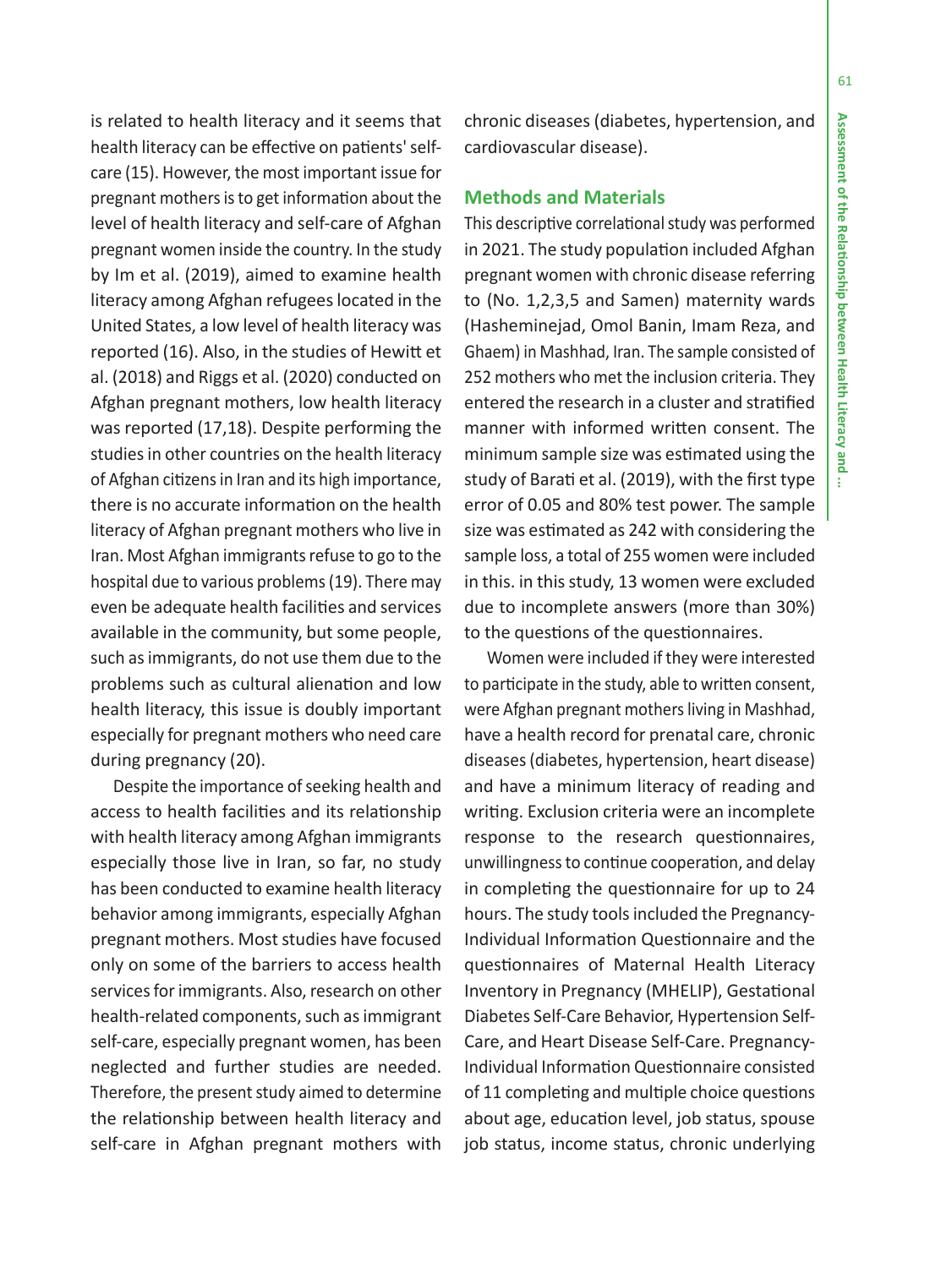disease, disease control, disease type, level of spouse support, number of referrals to the prenatal care center, and the reasons for not referring to the prenatal care center.

The Maternal Health Literacy Inventory in Pregnancy has 48 items and 4 areas of maternal health knowledge (21 questions), search for maternal health information (6 questions), evaluation of maternal health information (6 questions), and decision-making and maternal health behavior (15 questions). It is scored on a 5-point Likert scale from "I don't know at all" (score 1) to "I very high" (score 5). The total score of the questionnaire is 48-240, which higher scores indicate higher level of health literacy in pregnant mothers. The validity of the questionnaire was confirmed in the study of Taheri et al. (2020), and internal consistency and test-retest methods was used to determine the reliability. The overall Cronbach's alpha coefficient of the questionnaire was calculated for the areas of maternal health knowledge (94%), search for maternal health information (66%), evaluation of maternal health information (79%), and decision-making and maternal health behavior (87%) (21). Gestational Diabetes Self-Care Behavior Questionnaire includes 18 questions on diet (11 questions), physical activity (5 questions), blood sugar monitoring (1 question) and consumption of prescribed medication (1 question), with a 5-point Likert scale (very low, low, moderate, high, and very high). The minimum score is zero and the maximum score is 72. The higher self-care score from this questionnaire indicates higher level of self-care ability in the patient (22). The validity of this questionnaire was desirable in Iranian studies and Cronbach's alpha coefficient was estimated to be 0.86 using internal consistency (23).

The Hypertension Self-Care Questionnaire (HTN-SCP) was developed in 2014 by Hahn. The questionnaire consists of 20 items. It measures

the behaviors such as (low-fat and low-salt diet, alcohol restriction, non-smoking, self-monitoring, weight control, frequent doctor visits, and stress reduction). It has a 4-point Likert scale (always 4, often 3, sometimes 2, rarely / never 1). Questions 12 and 13 are scored reversely. Higher scores in this questionnaire indicate more desirable selfcare (23). The European Heart Failure Self-Care Behavior (EHFSCB) Scale consists of 12 questions, each question is scored based on the 5 options Likert scale from 1 (it is exactly like this) to 5 (not at all). The total score is ranged from 12 to 60. The higher score indicates less self-care and the score from 12 to 28 indicates good self-care, 29-44 indicates moderate self-care, and score of 45-60 indicates poor self-care. The validity of the questionnaire was reported favorable in the study of Salehzadeh et al. (2013) and its Cronbach's alpha coefficient was calculated as 0.71 (24). Also, the validity of all the above questionnaires was reviewed by 10 faculty members of Mashhad School of Nursing and Midwifery.

After obtaining the permission of the regional ethics committee of the university, a letter of introduction was received from the Faculty of Nursing and Midwifery in Mashhad and presented to the officials of the above-mentioned centers and maternities. The researcher explained the purpose of the study after introducing herself. the eligible mothers entered the study if they met the inclusion criteria and filling the written and informed consent to participate in the research. They were assured that the information obtained was confidential and the results would be expressed in general.

Then, individual-pregnancy information questionnaire, the questionnaires of health literacy of pregnant mothers, and self-care (gestational diabetes, hypertension and cardiovascular) were given to pregnant mothers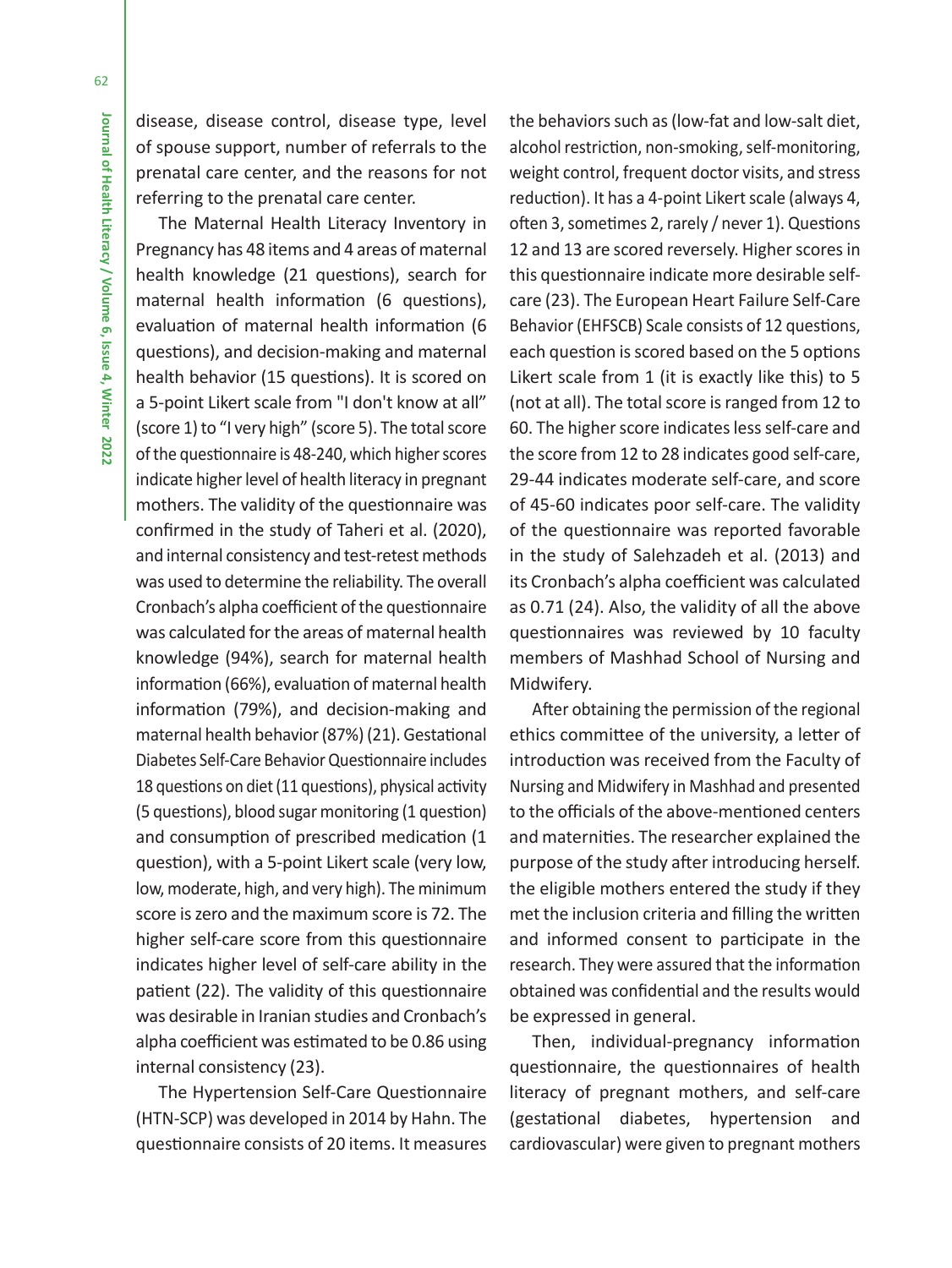**Assessment of the Relationship between Health Literacy and Assessment of the Rela onship between Health Literacy and ...**  ÷

for 20 minutes. Researcher was available to answer to mothers' questions in the case of doubt or questions. If mothers failed to answer during this time, they provided other time for them to complete the questionnaires. If the mothers didn't want to complete the questionnaires in person and one of their family members had a mobile phone, the researcher firstly explained the purpose of the study and how to participate in the study. If they desired to participate in the study and obtained the informed consent, their phone number was obtained and the questionnaire was sent to them electronically through one of the messengers. Then, they were followed-up to complete the questionnaires within a maximum of 24 hours.

The most important ethical considerations of this study included obtaining permission from the ethics committee of Mashhad University of Medical Sciences (ethics code: IR.MUMS. NURSE.REC.13400.002) and obtaining written and informed consent from the participating mothers. Data were collected and coded and were analyzed with SPSS statistical software (version 25) and descriptive statistics including mean, standard deviation, frequency, frequency percentage (to summarize data) and Pearson test (to examine the relationship between the main variables).

## **Results**

The mean age was 31.48±6.27 years (age range: 16 to 46). Most of the research units, 86.5% (n=185) had education diploma or under diploma and only 3.7% (n=9) had university education. Other individual-pregnancy characteristics of the research units are listed in Table 1.

| <b>Variable</b>              |                              | N (%)        |
|------------------------------|------------------------------|--------------|
| Job                          | Household                    | $(5/97)$ 236 |
|                              | Employed                     | $(2/1)$ 3    |
|                              | Student                      | $(2/1)$ 3    |
| Husband's job                | Unemployed                   | (5/21) 52    |
|                              | worker                       | $(9/47)$ 116 |
|                              | Free                         | $(6/30)$ 74  |
| Income status                | Less than enough             | $(3/65)$ 158 |
|                              | Enough                       | (5/33) 81    |
|                              | Higher than enough           | $(2/1)$ 3    |
| Underlying disease           | <b>Diabetes</b>              | $(4/43)$ 105 |
|                              | Cardiovascular               | $(6/18)$ 45  |
|                              | Hypertension                 | (831) 77     |
|                              | Cardiac and<br>diabetes      | (21)3        |
|                              | Hypertension and<br>diabetes | $(1/2)$ 5    |
|                              | Cardiac and<br>hypertension  | $(9/2)$ 7    |
| Disease control              | yes                          | $(8/88)$ 215 |
|                              | no                           | $(2/11)$ 27  |
| Type of current<br>pregnancy | wanted                       | $(7/51)$ 125 |
|                              | unwanted                     | $(3/48)$ 105 |
| Information                  | low                          | $(8/36)$ 89  |
| related to the               | moderate                     | $(1/54)$ 121 |
| disease                      | high                         | $(1/9)$ 22   |

The mean health literacy score of the pregnant mothers was 118.9±28.2, the self-care of mothers with diabetes was 48.5±11.6, hypertension was 43.8±8.4, and with cardiovascular diseases was 43.3±11.0. Regarding the relationship between health literacy and self-care in Afghan pregnant women with diabetes, the Pearson correlation coefficient showed a direct linear relationship between health literacy score and diabetes selfcare ( $p=0.001$ ;  $r = 0.74$ ) (Diagram 1).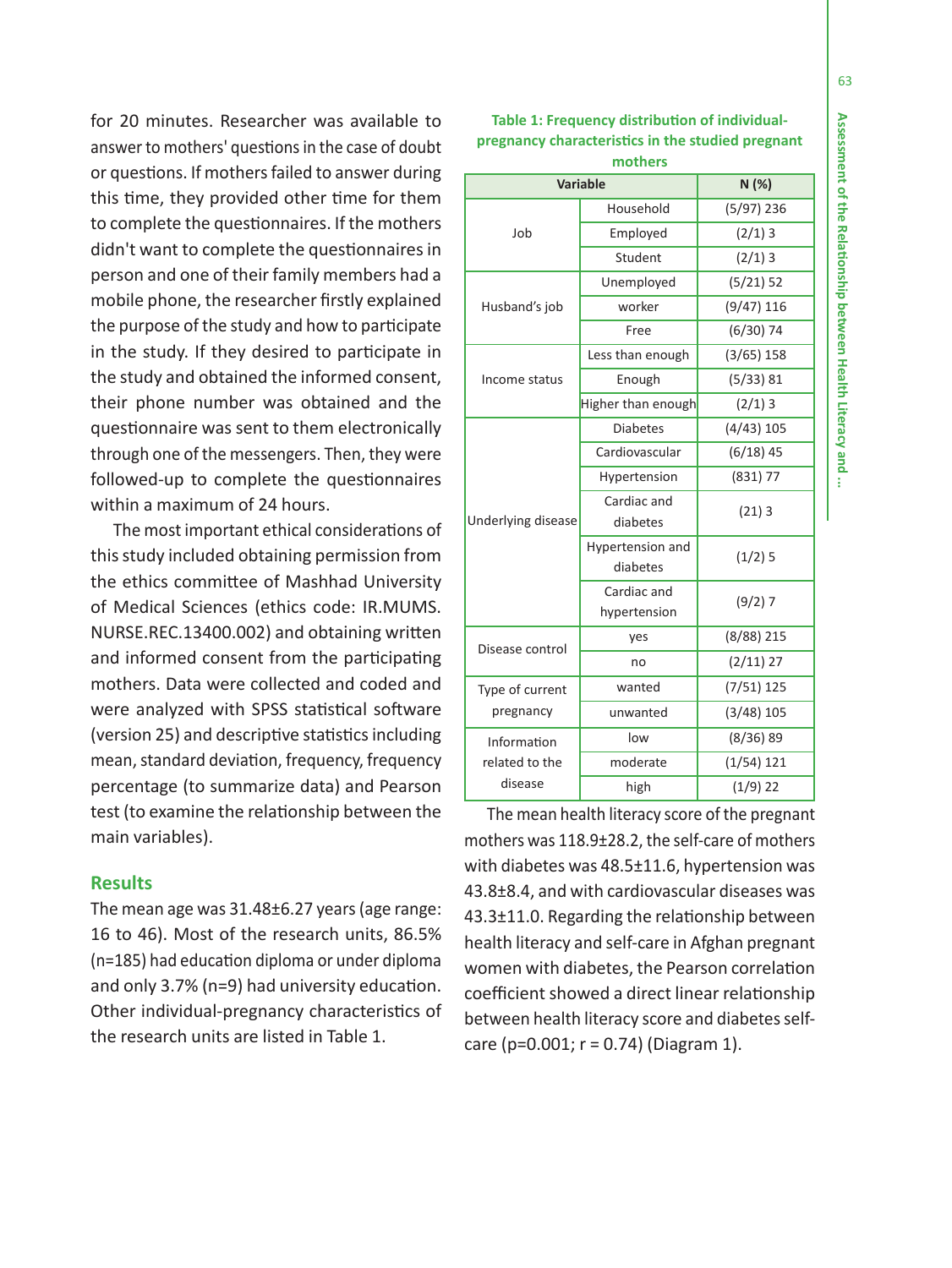

**diagram 1: correlational relationship between health literacy with diabetes self-care in the studied women**

Regarding the relationship between health literacy and self-care of Afghan pregnant women with hypertension, the Pearson correlation coefficient showed no significant direct linear relationship between health literacy score and hypertension self-care ( $p=0.43$ ;  $r = 0.09$ ) (Diagram 2).

Regarding the relationship between health literacy and self-care of Afghan pregnant women with cardiovascular diseases, the Pearson correlation coefficient showed a significant inverse relationship between health literacy score and cardiac self-care (p=0.003; r = -0.37) (Diagram 3).







**diagram 3: correlational relationship between health literacy with cardiac self-care in the studied women**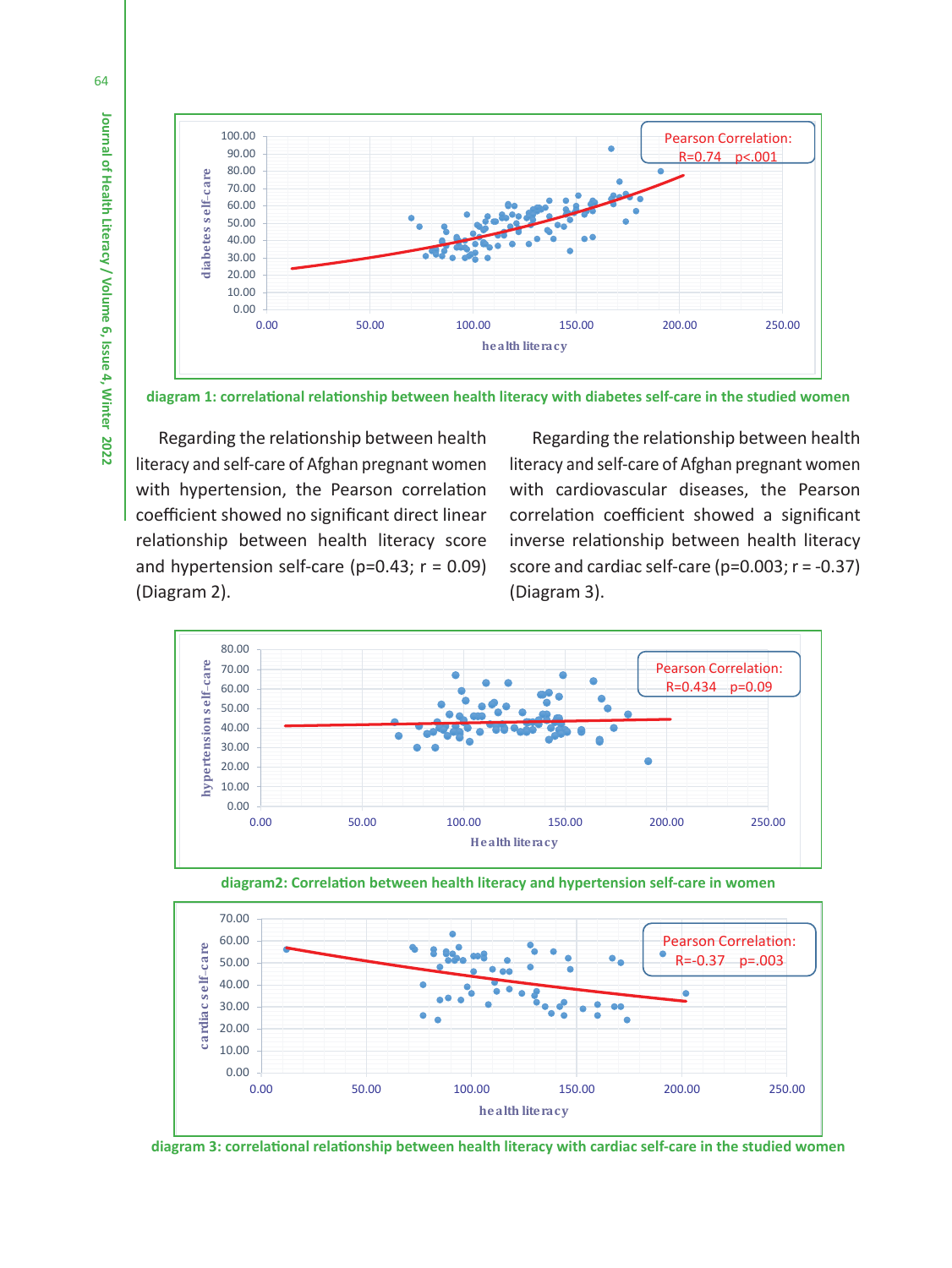÷

65

### **Discussion**

The results of the present study indicate a significant direct linear relationship between health literacy score and self-care in Afghan mothers with diabetes, meaning that with increasing health literacy of pregnant mothers with diabetes, their self-care increased. The results of the studies by Ilhan et al. (2020) (25), Robatsarpooshi et al. (2020) (26), and Taheri et al. (2018) (15) showed that the mean scores of self-care in patients with insufficient health literacy levels were significantly lower than other patients with higher levels of literacy. The results of these studies are consistent with the results of the present study. Among the causes of consistency, according to the previous studies, it can be noted that patients with higher levels of education have a better ability to judge and decide on self-care behaviors. With increasing knowledge and awareness of patients with diabetes about its complications and understanding its severity, their attitudes likely change and they decide to take more care of themselves (26). Also, increasing the level of awareness and education in patients who are worried about their illness facilitates the process of self-care, in other words, high levels of awareness facilitate the compliance of self-care behaviors, but low levels of awareness make this process difficult (27).

Marciano et al. (2019) (28), Juul et al. (2018) (29) and Shin et al. (2018) (30) showed that health literacy plays an essential role in selfcare and awareness of patients with diabetes. The results of these studies are consistent with the results of the present study. It seems that health literacy and increasing knowledge have an important role in patients' self-care ability, which is due to its effects on the level of knowledge and attitude of patients (30). Self-care is one of the most important issues in diabetes

control, and self-care training programs may have positive effects on the ability of these patients to control diabetes (29). It is important to train the patients with diabetes about medication, exercise and diet, because treatments will be effective when the patient knows the nature of disease and is effectively compatible with it. If medication, exercise and diet be considered as three components of diabetes disease, undoubtedly, the fourth component will be training and raising the level of awareness to increase self-care (28,29).

However, the results of the study by Ghaedi et al. (2016) showed that there is no significant relationship between the health literacy level and self-care of these patients (31). The results of their study are not consistent with the results of the present study. Among the possible reasons for the inconsistency are the cultural and geographical differences between the two studies and also the differences between the research communities. Because in the present study, Afghan pregnant mothers referring to health centers in Mashhad were studied, while in the study of Ghaedi et al. (2016), the patients with diabetes (male and female) living in Bastak were studied.

The results of the present study also showed that there is no significant direct linear relationship between health literacy score and hypertension self-care. In this regard, the results of the study by Barkhordari-Sharifabad et al (32) and Barati et al. (2020) (33) showed that there is a significant relationship between self-care behaviors and health literacy of patients with hypertension. The results of these studies are not consistent with the results of the present study. In their study, the patients with hypertension often have a low level of education and education of 86.5% of their participants' were high school or lower. likewise, the level of health literacy is also low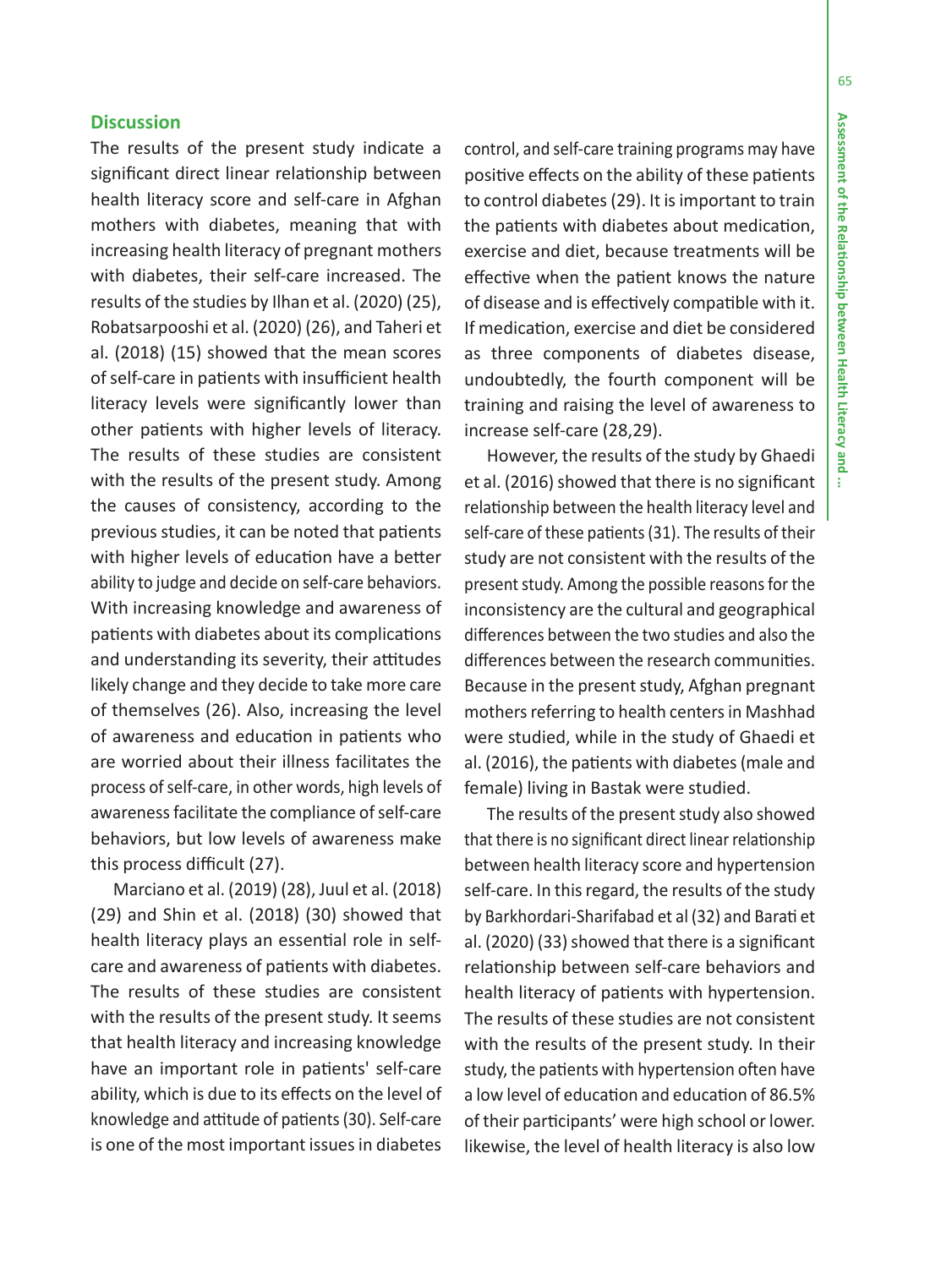and these people cannot receive important health information from reliable sources (33). Therefore, lack of health literacy led to prevent people from understanding their disease and dealing with it. Therefore, health literacy is a vital indicator in the results and costs of health care and improving health literacy leads to reduction in use of medical services (34).

Larki et al. (2018) (35) and Mohammadpour et al. (2018) (34) also concluded that perceived self-efficacy and self-care behaviors have a significant relationship with the health literacy level in patients with hypertension. The results of these studies are not consistent with the results of the present study. That is, the higher health literacy will increase the level of selfcare in patients with hypertension. They better understand the correctness and inaccuracy of information available in cyberspace, magazines, radio and television, as well as advice from friends and acquaintance, and they do it. Therefore, lack of health literacy prevents people from understanding their disease and dealing with it. Patients with poor health information have more difficulty to follow medications consumption. several studies reported that access to high level of health literacy is confrontation with inequalities in the field of health (34).

Regarding the relationship between health literacy and self-care in Afghan pregnant women with heart disease, the findings of the present study showed that there is a significant inverse relationship between health literacy score and self-care of mothers with heart disease. In this regard, the results of the studies by Chen et al. (2011) (36) and Ghaffari et al. (2021) (37) showed that health literacy is inversely related to self-care of patients with heart failure. The results of these studies are consistent with the results of the present study. Of course, this finding means that although increasing

the self-care level may not completely occur in heart failure patients with increasing levels of health literacy, but increasing levels of health literacy may improve some aspects of self-care such as feeling happy, improving social function, increasing mobility, and reduce fatigue (37). Although in these studies and the present study, health literacy was inversely related to patients' self-care, but the role of increasing knowledge and awareness related to the disease and its care is not hidden.

In this regard, the results of the studies by Reisi et al. (38) and Wu et al. (2017) (39) showed that there is a positive and significant relationship between health literacy dimensions and selfcare subscales in patients with heart failure. The results of these studies are not consistent with the results of the present study. Possible causes for inconsistency include the type of questionnaires used to assess self-care and differences in economic status, level of education and reliable and available resources to obtain information about their disease. In the present study, the chronic patient's self-care questionnaire and in the study of Sheikh Sharafi, the cardiac patient's self-care questionnaire has been used. Also, 90.9% of Afghan pregnant women in the present study had low and moderate information about their disease and about 52% didn't refer to medical centers for various reasons, such as high cost of tests and lake of spouse's permission, However, due to the effective role of increasing health literacy in improving self-care behaviors, and on the other hand, advances in new technologies and cyberspace, we can help them in this way.

The most important limitations of this study was the lack of cooperation of the officials in the health centers and maternities for sampling, as well as pregnant mothers, that it was tried to explain the goals and benefits of conducting research and encourage them to participate in this study.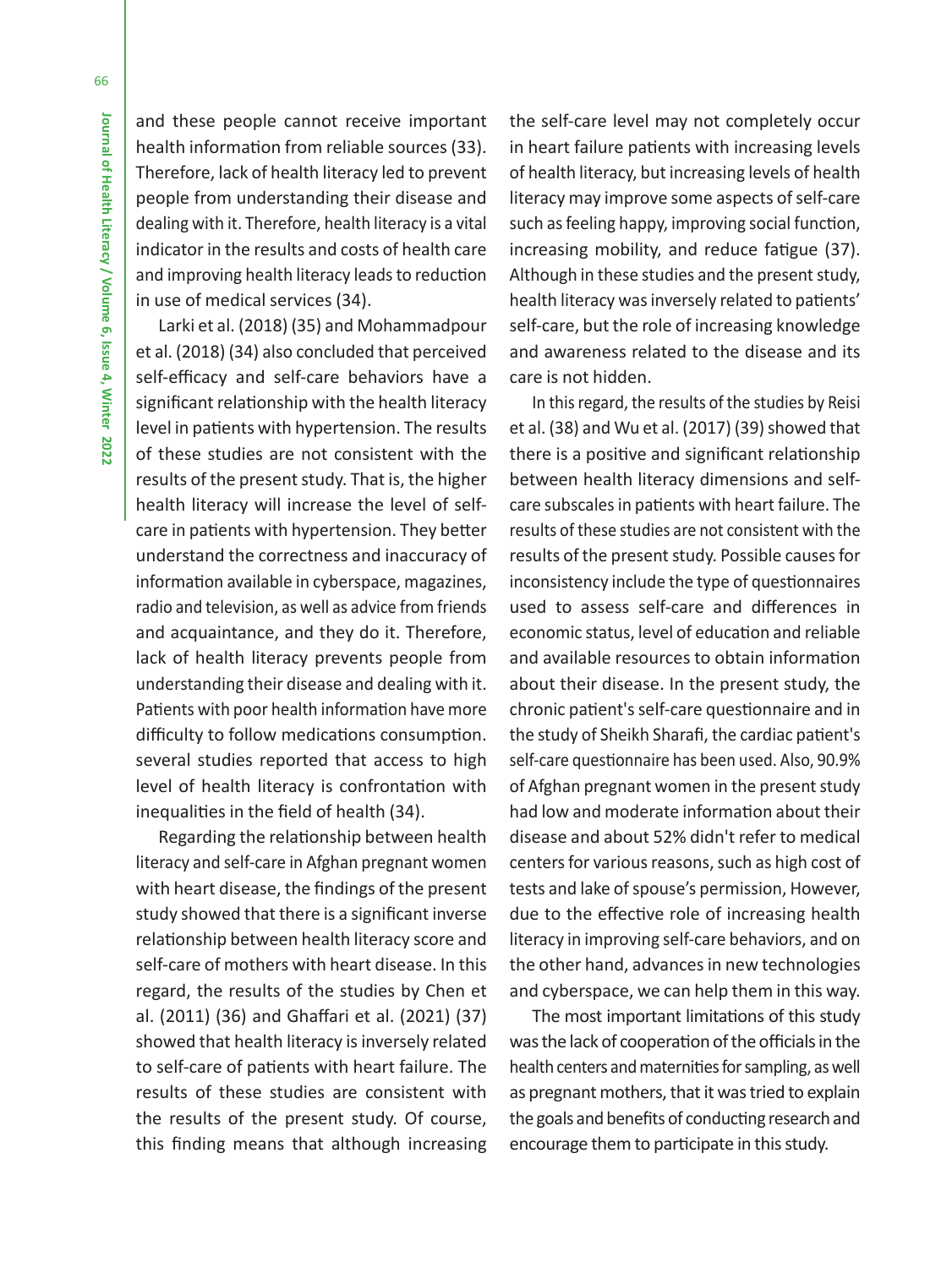÷

### **Conclusion**

Regarding to the relationship between health literacy and self-care abilities among Afghan pregnant mothers with diabetes and heart diseases, and also the limited access of these mothers to the facilities and reliable information resources, the educational programs are recommended to modify various complications and problems in this sensitive group and to promote their awareness which led to reduce heavy costs in the health care system.

Acknowledgments: This article is the result of a part of the midwifery master's thesis in midwifery education and is approved by the ethics committee of Mashhad University of Medical Sciences with the code IR.MUMS. NURSE.REC.13400.002. We hereby thank the Vice Chancellor for Research of the University which supported this paper financially. Also, we appreciate all professors of Mashhad School of Nursing and Midwifery, officials of health centers and maternity of Imam Reza, Ghaem and Omol Banin hospitals in Mashhad and Afghan pregnant mothers and their respected families who helped us in doing this study.

**Conflict of Interest:** The authors declare no conflict of interest in the current study **Funding:** The authors received no financial support for the conduct of the study

#### **References**

- 1. Jafari Y, Vahedian-Shahroodi M, Tehrani H, Haresabadi M, Shariati M. The relationship between caregivers' health literacy and the behavior of women with multiple sclerosis. Iranian Journal of Obstetrics, Gynecology and Infertility. 2018;21(7):71-64.
- 2. Saatchi M, Panahi M, Ashraf Mozafari A, Sahebkar M, Azarpakan A, Baigi V, et al. Health Literacy and Its Associated Factors: A Population-Based Study, Hormuz Island. Iranian Journal of Epidemiology. 2017;13(2):136-44.
- 3. Tugut N, Yesildag Celik B, Yılmaz A. Health Literacy and Its Association with Health Perception in Pregnant Women. Journal of Health Literacy. 2021;6(2):9-20.
- 4. Baghaei R, Najarzadeh M, Saei M, Mohamadi N. Functional health literacy in pregnant women in health centers of urmia city- 2015. Nursing and Midwifery Journal. 2017;15(5):368-75.
- 5. Zibellini J, Muscat DM, Kizirian N, Gordon A. Effect of

health literacy interventions on pregnancy outcomes: A systematic review. Women and Birth. 2020;34(2):180-6. https://doi.org/10.1016/j.wombi.2020.01.010 PMid:32094036

- 6. Kharazi SS, Peyman N, Esmaily H. Association between maternal health literacy level with pregnancy care and its outcomes. The Iranian Journal of Obstetrics, Gynecology and Infertility. 2016;19(37):40-50.
- 7. Asadi L, Amiri F, Safinejad H. Investigating the effect of health literacy level on improving the quality of care during pregnancy in pregnant women covered by health centers. J Educ Health Promot. 2020;9:286. https://doi.org/10.4103/jehp.jehp\_204\_20 PMid:33282991 PMCid:PMC7709769
- 8. Sadeghi A, Rohani h, Bidkhori M, Davari M, Mohammadi vahid F, Bazi HA. Health Literacy Status of Newly Delivered Mothers and its Related Factors; A Case Study in Esfarayen City. Journal of Education and Community Health. 2019;6(3):177-82. https://doi.org/10.29252/jech.6.3.177
- 9. Jafari Y, Tehrani H, Esmaily H, Shariati M, Vahedian-shahroodi M. Family-centred empowerment program for health literacy and self-efficacy in family caregivers of patients with multiple sclerosis. Scandinavian journal of caring sciences. 2020;34(4):956-63. h tt ps://doi.org/10.1111/scs.12803 PMid:31985862
- 10. Kordi M, Banaei M, Asgharipour N, Mazloum SR, Akhlaghi F. Prediction of Self- care Behaviors of Women with Gestational Diabetes based on Belief of Person in own Ability (Self- Efficacy). The Iranian Journal of Obstetrics, Gynecology and Infertility. 2016;19(13):6-17.
- 11. Izadi rad H, Nohtani V, Aliahmadi M, Pourhaji F, Niknami S. The effect of educational intervention based on the integrated model of health belief with the structure of social support on self-care behaviors during pregnancy. Iranian Journal of Health Education and Health Promotion. 2020;8(4):324-35. https://doi.org/10.29252/ijhehp.8.4.324
- 12. Kralik D, Price K, Telford K. The meaning of self-care for people with chronic illness. Journal of Nursing and Healthcare of Chronic Illness. 2010;2:197-204. https://doi.org/10.1111/j.1752-9824.2010.01056.x
- 13. Kordi M, Banaei Heravan M, Asgharipour N, Mazloum SR, Akhlaghi F. Relationship between Self- care Behaviors and Coping Styles in Women with Gestational Diabetes. Journal of Mazandaran University of Medical Sciences. 2016;26(139):190- 202.
- 14. Amiri R, King KM, Heydari A, Dehghan-Nayeri N, Vedadhir AA. Health-seeking behavior of Afghan women immigrants: an ethnographic study. Journal of Transcultural Nursing. 2019;30(1):47-54. https://doi.org/10.1177/1043659618792613 PMid:30079823
- 15. Tahery N, Ghajari h, Shahbazi h. The Association of Health Literacy with Self-Efficacy and Self-Care, in Type 2 Diabetes Patients. Iranian Journal of Endocrinology and Metabolism. 2018;20(3):135-41.
- 16. Im H, Swan LE. Qualitative exploration of critical health literacy among Afghan and Congolese refugees resettled in the USA. Health Education Journal. 2019;78(1):38-50. https://doi.org/10.1177/0017896918785932

67